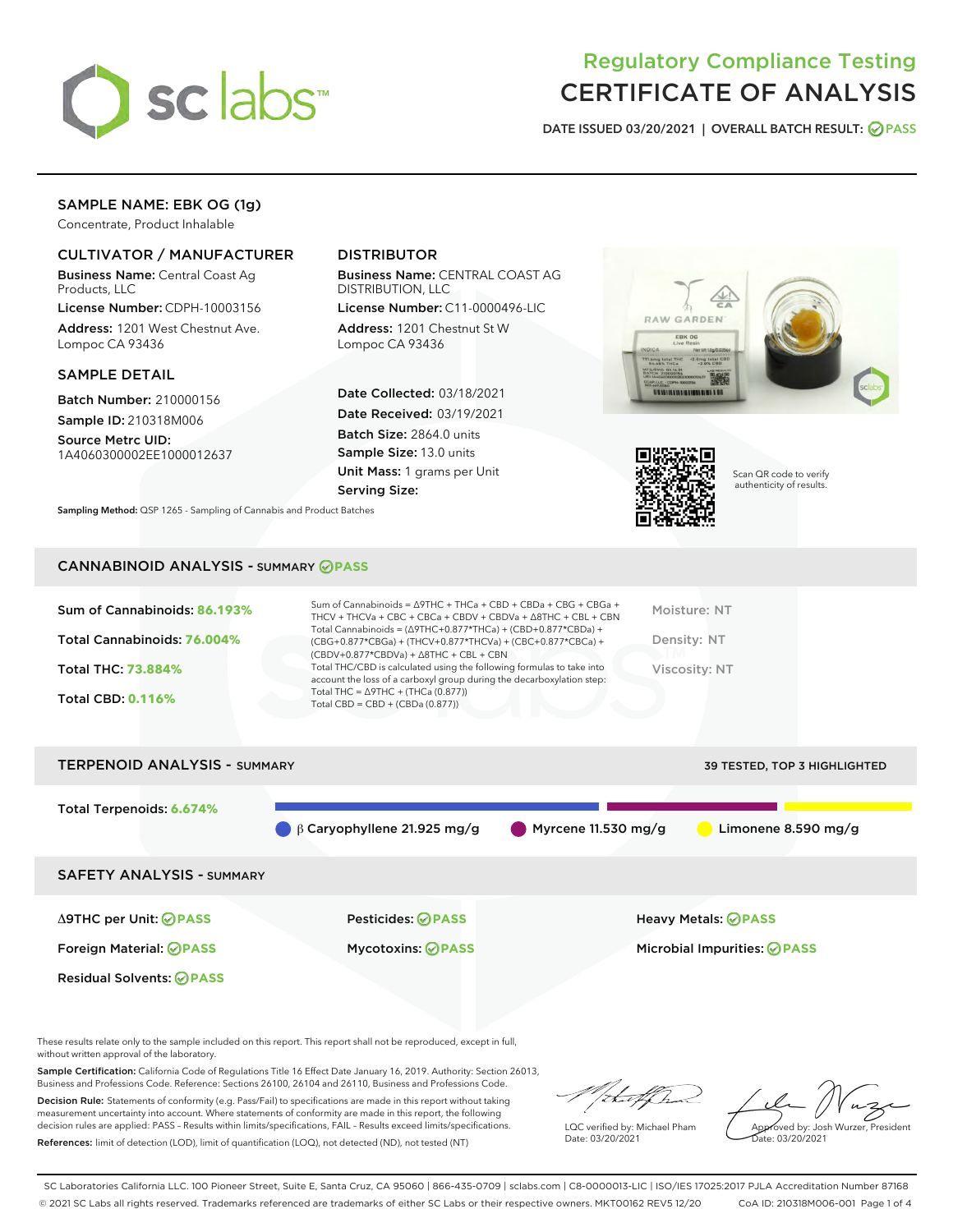



EBK OG (1G) | DATE ISSUED 03/20/2021 | OVERALL BATCH RESULT: 2 PASS

### CANNABINOID TEST RESULTS - 03/19/2021 2 PASS

Tested by high-performance liquid chromatography with diode-array detection (HPLC-DAD). **Method:** QSP 1157 - Analysis of Cannabinoids by HPLC-DAD

# TOTAL CANNABINOIDS: **76.004%**

Total Cannabinoids (Total THC) + (Total CBD) + (Total CBG) + (Total THCV) + (Total CBC) + (Total CBDV) + ∆8THC + CBL + CBN

TOTAL THC: **73.884%** Total THC (∆9THC+0.877\*THCa)

TOTAL CBD: **0.116%**

Total CBD (CBD+0.877\*CBDa)

TOTAL CBG: 1.23% Total CBG (CBG+0.877\*CBGa)

TOTAL THCV: 0.305% Total THCV (THCV+0.877\*THCVa)

TOTAL CBC: 0.469% Total CBC (CBC+0.877\*CBCa)

TOTAL CBDV: ND Total CBDV (CBDV+0.877\*CBDVa)

| <b>COMPOUND</b>  | LOD/LOQ<br>(mg/g)          | <b>MEASUREMENT</b><br><b>UNCERTAINTY</b><br>(mg/g) | <b>RESULT</b><br>(mg/g) | <b>RESULT</b><br>(%) |
|------------------|----------------------------|----------------------------------------------------|-------------------------|----------------------|
| <b>THCa</b>      | 0.05/0.14                  | ±20.734                                            | 806.76                  | 80.676               |
| <b>A9THC</b>     | 0.06 / 0.26                | ±1.077                                             | 31.31                   | 3.131                |
| <b>CBGa</b>      | 0.1 / 0.2                  | ±0.58                                              | 11.2                    | 1.12                 |
| <b>CBCa</b>      | 0.07 / 0.28                | ±0.262                                             | 5.35                    | 0.535                |
| <b>THCVa</b>     | 0.07/0.20                  | ±0.166                                             | 3.48                    | 0.348                |
| <b>CBG</b>       | 0.06/0.19                  | ±0.099                                             | 2.51                    | 0.251                |
| <b>CBDa</b>      | 0.02/0.19                  | ±0.039                                             | 1.32                    | 0.132                |
| <b>CBC</b>       | 0.2 / 0.5                  | N/A                                                | $<$ LOQ                 | $<$ LOQ              |
| $\triangle$ 8THC | 0.1/0.4                    | N/A                                                | <b>ND</b>               | <b>ND</b>            |
| <b>THCV</b>      | 0.1/0.2                    | N/A                                                | <b>ND</b>               | <b>ND</b>            |
| <b>CBD</b>       | 0.07/0.29                  | N/A                                                | <b>ND</b>               | <b>ND</b>            |
| <b>CBDV</b>      | 0.04/0.15                  | N/A                                                | <b>ND</b>               | <b>ND</b>            |
| <b>CBDVa</b>     | 0.03/0.53                  | N/A                                                | <b>ND</b>               | <b>ND</b>            |
| <b>CBL</b>       | 0.06 / 0.24                | N/A                                                | <b>ND</b>               | <b>ND</b>            |
| <b>CBN</b>       | 0.1/0.3                    | N/A                                                | <b>ND</b>               | <b>ND</b>            |
|                  | <b>SUM OF CANNABINOIDS</b> |                                                    | 861.93 mg/g             | 86.193%              |

#### **UNIT MASS: 1 grams per Unit**

| ∆9THC per Unit                        | 1120 per-package limit     | <b>PASS</b><br>31.31 mg/unit |
|---------------------------------------|----------------------------|------------------------------|
| <b>Total THC per Unit</b>             |                            | 738.84 mg/unit               |
| <b>CBD per Unit</b>                   |                            | <b>ND</b>                    |
| <b>Total CBD per Unit</b>             |                            | $1.16$ mg/unit               |
| Sum of Cannabinoids<br>per Unit       |                            | 861.93 mg/unit               |
| <b>Total Cannabinoids</b><br>per Unit |                            | 760.04 mg/unit               |
| <b>MOISTURE TEST RESULT</b>           | <b>DENSITY TEST RESULT</b> | <b>VISCOSITY TEST RESULT</b> |

Not Tested

Not Tested

Not Tested

| <b>TERPENOID TEST RESULTS - 03/20/2021</b>                                    |
|-------------------------------------------------------------------------------|
| Terpene analysis utilizing gas chromatography-flame ionization detection (GC- |
| FID). Method: QSP 1192 - Analysis of Terpenoids by GC-FID                     |

| <b>COMPOUND</b>         | LOD/LOQ<br>(mg/g) | <b>MEASUREMENT</b><br><b>UNCERTAINTY</b><br>(mg/g) | <b>RESULT</b><br>(mg/g)                         | <b>RESULT</b><br>(%) |
|-------------------------|-------------------|----------------------------------------------------|-------------------------------------------------|----------------------|
| $\beta$ Caryophyllene   | 0.004 / 0.012     | ±0.7805                                            | 21.925                                          | 2.1925               |
| <b>Myrcene</b>          | 0.008 / 0.025     | ±0.1487                                            | 11.530                                          | 1.1530               |
| Limonene                | 0.005 / 0.016     | ±0.1228                                            | 8.590                                           | 0.8590               |
| $\alpha$ Humulene       | 0.009 / 0.029     | ±0.2317                                            | 7.219                                           | 0.7219               |
| Linalool                | 0.009 / 0.032     | ±0.1648                                            | 4.338                                           | 0.4338               |
| $\alpha$ Bisabolol      | 0.008 / 0.026     | ±0.1196                                            | 2.239                                           | 0.2239               |
| trans-β-Farnesene       | 0.008 / 0.025     | ±0.0739                                            | 2.083                                           | 0.2083               |
| Terpineol               | 0.016 / 0.055     | ±0.0850                                            | 1.385                                           | 0.1385               |
| Fenchol                 | 0.010 / 0.034     | ±0.0476                                            | 1.231                                           | 0.1231               |
| <b>β Pinene</b>         | 0.004 / 0.014     | ±0.0125                                            | 1.088                                           | 0.1088               |
| Ocimene                 | 0.011 / 0.038     | ±0.0334                                            | 1.040                                           | 0.1040               |
| Valencene               | 0.009 / 0.030     | ±0.0553                                            | 0.803                                           | 0.0803               |
| Caryophyllene<br>Oxide  | 0.010 / 0.033     | ±0.0324                                            | 0.704                                           | 0.0704               |
| $\alpha$ Pinene         | 0.005 / 0.017     | ±0.0060                                            | 0.700                                           | 0.0700               |
| <b>Nerolidol</b>        | 0.009 / 0.028     | ±0.0362                                            | 0.576                                           | 0.0576               |
| <b>Borneol</b>          | 0.005 / 0.016     | ±0.0166                                            | 0.395                                           | 0.0395               |
| Terpinolene             | 0.008 / 0.026     | ±0.0042                                            | 0.204                                           | 0.0204               |
| Geraniol                | 0.002 / 0.007     | ±0.0062                                            | 0.141                                           | 0.0141               |
| Fenchone                | 0.009 / 0.028     | ±0.0040                                            | 0.136                                           | 0.0136               |
| Camphene                | 0.005 / 0.015     | ±0.0015                                            | 0.127                                           | 0.0127               |
| Citronellol             | 0.003 / 0.010     | ±0.0053                                            | 0.109                                           | 0.0109               |
| Guaiol                  | 0.009 / 0.030     | ±0.0029                                            | 0.062                                           | 0.0062               |
| <b>Geranyl Acetate</b>  | 0.004 / 0.014     | ±0.0022                                            | 0.054                                           | 0.0054               |
| Sabinene Hydrate        | 0.006 / 0.022     | ±0.0015                                            | 0.039                                           | 0.0039               |
| Nerol                   | 0.003 / 0.011     | ±0.0010                                            | 0.022                                           | 0.0022               |
| Sabinene                | 0.004 / 0.014     | N/A                                                | <loq< th=""><th><loq< th=""></loq<></th></loq<> | <loq< th=""></loq<>  |
| $\alpha$ Terpinene      | 0.005 / 0.017     | N/A                                                | <loq< th=""><th><loq< th=""></loq<></th></loq<> | <loq< th=""></loq<>  |
| Eucalyptol              | 0.006 / 0.018     | N/A                                                | <loq< th=""><th><loq< th=""></loq<></th></loq<> | <loq< th=""></loq<>  |
| $\gamma$ Terpinene      | 0.006 / 0.018     | N/A                                                | <loq< th=""><th><loq< th=""></loq<></th></loq<> | <loq< th=""></loq<>  |
| $\alpha$ Phellandrene   | 0.006 / 0.020     | N/A                                                | <b>ND</b>                                       | <b>ND</b>            |
| <b>3 Carene</b>         | 0.005 / 0.018     | N/A                                                | ND                                              | <b>ND</b>            |
| p-Cymene                | 0.005 / 0.016     | N/A                                                | ND                                              | ND                   |
| (-)-Isopulegol          | 0.005 / 0.016     | N/A                                                | <b>ND</b>                                       | <b>ND</b>            |
| Camphor                 | 0.006 / 0.019     | N/A                                                | <b>ND</b>                                       | <b>ND</b>            |
| Isoborneol              | 0.004 / 0.012     | N/A                                                | ND                                              | ND                   |
| Menthol                 | 0.008 / 0.025     | N/A                                                | <b>ND</b>                                       | ND                   |
| R-(+)-Pulegone          | 0.003 / 0.011     | N/A                                                | <b>ND</b>                                       | <b>ND</b>            |
| $\alpha$ Cedrene        | 0.005 / 0.016     | N/A                                                | ND                                              | ND                   |
| Cedrol                  | 0.008 / 0.027     | N/A                                                | <b>ND</b>                                       | <b>ND</b>            |
| <b>TOTAL TERPENOIDS</b> |                   |                                                    | 66.740 mg/g                                     | 6.674%               |

SC Laboratories California LLC. 100 Pioneer Street, Suite E, Santa Cruz, CA 95060 | 866-435-0709 | sclabs.com | C8-0000013-LIC | ISO/IES 17025:2017 PJLA Accreditation Number 87168 © 2021 SC Labs all rights reserved. Trademarks referenced are trademarks of either SC Labs or their respective owners. MKT00162 REV5 12/20 CoA ID: 210318M006-001 Page 2 of 4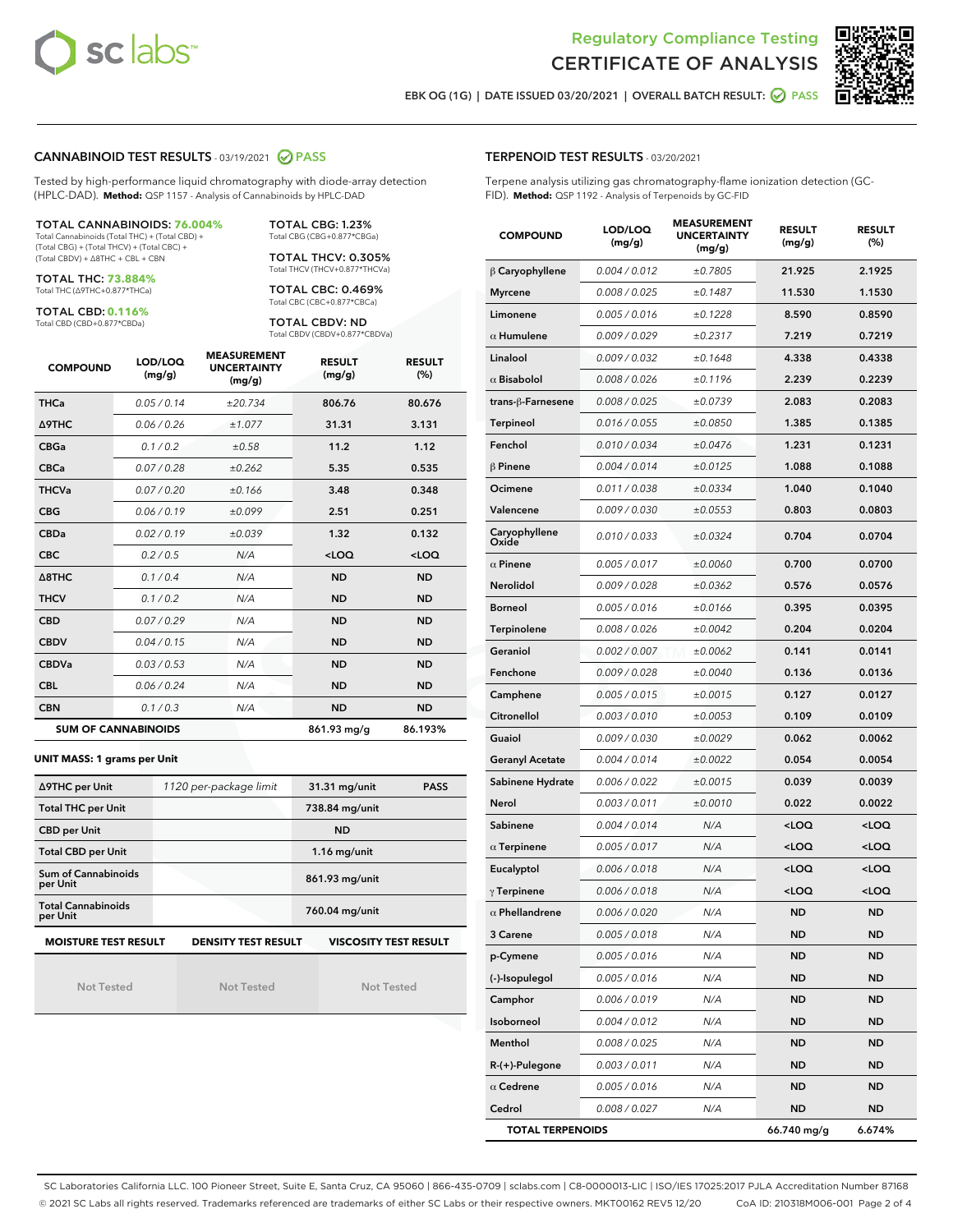



EBK OG (1G) | DATE ISSUED 03/20/2021 | OVERALL BATCH RESULT: O PASS

# CATEGORY 1 PESTICIDE TEST RESULTS - 03/20/2021 2 PASS

Pesticide and plant growth regulator analysis utilizing high-performance liquid chromatography-mass spectrometry (HPLC-MS) or gas chromatography-mass spectrometry (GC-MS). \*GC-MS utilized where indicated. **Method:** QSP 1212 - Analysis of Pesticides and Mycotoxins by LC-MS or QSP 1213 - Analysis of Pesticides by GC-MS

| <b>COMPOUND</b>             | LOD/LOQ<br>$(\mu g/g)$ | <b>ACTION</b><br>LIMIT<br>$(\mu g/g)$ | <b>MEASUREMENT</b><br><b>UNCERTAINTY</b><br>$(\mu g/g)$ | <b>RESULT</b><br>$(\mu g/g)$ | <b>RESULT</b> |
|-----------------------------|------------------------|---------------------------------------|---------------------------------------------------------|------------------------------|---------------|
| Aldicarb                    | 0.03 / 0.08            | $\ge$ LOD                             | N/A                                                     | <b>ND</b>                    | <b>PASS</b>   |
| Carbofuran                  | 0.02 / 0.05            | $\ge$ LOD                             | N/A                                                     | <b>ND</b>                    | <b>PASS</b>   |
| Chlordane*                  | 0.03 / 0.08            | $\ge$ LOD                             | N/A                                                     | <b>ND</b>                    | <b>PASS</b>   |
| Chlorfenapyr*               | 0.03/0.10              | $\ge$ LOD                             | N/A                                                     | <b>ND</b>                    | <b>PASS</b>   |
| Chlorpyrifos                | 0.02 / 0.06            | $\ge$ LOD                             | N/A                                                     | <b>ND</b>                    | <b>PASS</b>   |
| Coumaphos                   | 0.02 / 0.07            | $\ge$ LOD                             | N/A                                                     | <b>ND</b>                    | <b>PASS</b>   |
| Daminozide                  | 0.02/0.07              | $\ge$ LOD                             | N/A                                                     | <b>ND</b>                    | <b>PASS</b>   |
| <b>DDVP</b><br>(Dichlorvos) | 0.03/0.09              | $\ge$ LOD                             | N/A                                                     | <b>ND</b>                    | <b>PASS</b>   |
| Dimethoate                  | 0.03 / 0.08            | $>$ LOD                               | N/A                                                     | <b>ND</b>                    | <b>PASS</b>   |
| Ethoprop(hos)               | 0.03/0.10              | $\ge$ LOD                             | N/A                                                     | <b>ND</b>                    | <b>PASS</b>   |
| Etofenprox                  | 0.02/0.06              | $>$ LOD                               | N/A                                                     | <b>ND</b>                    | <b>PASS</b>   |
| Fenoxycarb                  | 0.03/0.08              | $>$ LOD                               | N/A                                                     | <b>ND</b>                    | <b>PASS</b>   |
| Fipronil                    | 0.03 / 0.08            | $>$ LOD                               | N/A                                                     | <b>ND</b>                    | <b>PASS</b>   |
| Imazalil                    | 0.02/0.06              | $>$ LOD                               | N/A                                                     | <b>ND</b>                    | <b>PASS</b>   |
| <b>Methiocarb</b>           | 0.02 / 0.07            | $\ge$ LOD                             | N/A                                                     | <b>ND</b>                    | <b>PASS</b>   |
| Methyl<br>parathion         | 0.03/0.10              | $\ge$ LOD                             | N/A                                                     | <b>ND</b>                    | <b>PASS</b>   |
| <b>Mevinphos</b>            | 0.03/0.09              | $\ge$ LOD                             | N/A                                                     | <b>ND</b>                    | <b>PASS</b>   |
| Paclobutrazol               | 0.02 / 0.05            | $\ge$ LOD                             | N/A                                                     | <b>ND</b>                    | <b>PASS</b>   |
| Propoxur                    | 0.03 / 0.09            | $\ge$ LOD                             | N/A                                                     | <b>ND</b>                    | <b>PASS</b>   |
| Spiroxamine                 | 0.03 / 0.08            | $\ge$ LOD                             | N/A                                                     | <b>ND</b>                    | <b>PASS</b>   |
| Thiacloprid                 | 0.03/0.10              | $\ge$ LOD                             | N/A                                                     | <b>ND</b>                    | <b>PASS</b>   |

## CATEGORY 2 PESTICIDE TEST RESULTS - 03/20/2021 @ PASS

| <b>COMPOUND</b>   | LOD/LOQ<br>$(\mu g/g)$ | <b>ACTION</b><br><b>LIMIT</b><br>$(\mu g/g)$ | <b>MEASUREMENT</b><br><b>UNCERTAINTY</b><br>$(\mu g/g)$ | <b>RESULT</b><br>$(\mu g/g)$ | <b>RESULT</b> |
|-------------------|------------------------|----------------------------------------------|---------------------------------------------------------|------------------------------|---------------|
| Abamectin         | 0.03/0.10              | 0.1                                          | N/A                                                     | <b>ND</b>                    | <b>PASS</b>   |
| Acephate          | 0.02/0.07              | 0.1                                          | N/A                                                     | <b>ND</b>                    | <b>PASS</b>   |
| Acequinocyl       | 0.02/0.07              | 0.1                                          | N/A                                                     | <b>ND</b>                    | <b>PASS</b>   |
| Acetamiprid       | 0.02/0.05              | 0.1                                          | N/A                                                     | <b>ND</b>                    | <b>PASS</b>   |
| Azoxystrobin      | 0.02/0.07              | 0.1                                          | N/A                                                     | <b>ND</b>                    | <b>PASS</b>   |
| <b>Bifenazate</b> | 0.01/0.04              | 0.1                                          | N/A                                                     | <b>ND</b>                    | <b>PASS</b>   |
| <b>Bifenthrin</b> | 0.02/0.05              | 3                                            | N/A                                                     | <b>ND</b>                    | <b>PASS</b>   |
| <b>Boscalid</b>   | 0.03/0.09              | 0.1                                          | N/A                                                     | <b>ND</b>                    | <b>PASS</b>   |

|--|

| <b>COMPOUND</b>               | LOD/LOQ<br>$(\mu g/g)$ | <b>ACTION</b><br>LIMIT<br>$(\mu g/g)$ | <b>MEASUREMENT</b><br><b>UNCERTAINTY</b><br>(µg/g) | <b>RESULT</b><br>(µg/g) | <b>RESULT</b> |
|-------------------------------|------------------------|---------------------------------------|----------------------------------------------------|-------------------------|---------------|
| Captan                        | 0.19/0.57              | 0.7                                   | N/A                                                | ND                      | <b>PASS</b>   |
| Carbaryl                      | 0.02 / 0.06            | 0.5                                   | N/A                                                | ND                      | <b>PASS</b>   |
| Chlorantranilip-<br>role      | 0.04 / 0.12            | 10                                    | N/A                                                | ND                      | <b>PASS</b>   |
| Clofentezine                  | 0.03 / 0.09            | 0.1                                   | N/A                                                | ND                      | <b>PASS</b>   |
| Cyfluthrin                    | 0.12 / 0.38            | 2                                     | N/A                                                | ND                      | <b>PASS</b>   |
| Cypermethrin                  | 0.11 / 0.32            | 1                                     | N/A                                                | ND                      | <b>PASS</b>   |
| Diazinon                      | 0.02 / 0.05            | 0.1                                   | N/A                                                | ND                      | <b>PASS</b>   |
| Dimethomorph                  | 0.03 / 0.09            | 2                                     | N/A                                                | ND                      | <b>PASS</b>   |
| Etoxazole                     | 0.02 / 0.06            | 0.1                                   | N/A                                                | ND                      | <b>PASS</b>   |
| Fenhexamid                    | 0.03 / 0.09            | 0.1                                   | N/A                                                | ND                      | <b>PASS</b>   |
| Fenpyroximate                 | 0.02 / 0.06            | 0.1                                   | N/A                                                | ND                      | <b>PASS</b>   |
| Flonicamid                    | 0.03 / 0.10            | 0.1                                   | N/A                                                | ND                      | <b>PASS</b>   |
| Fludioxonil                   | 0.03 / 0.10            | 0.1                                   | N/A                                                | ND                      | <b>PASS</b>   |
| Hexythiazox                   | 0.02 / 0.07            | 0.1                                   | N/A                                                | ND                      | <b>PASS</b>   |
| Imidacloprid                  | 0.04 / 0.11            | 5                                     | N/A                                                | ND                      | <b>PASS</b>   |
| Kresoxim-methyl               | 0.02 / 0.07            | 0.1                                   | N/A                                                | ND                      | <b>PASS</b>   |
| <b>Malathion</b>              | 0.03 / 0.09            | 0.5                                   | N/A                                                | ND                      | <b>PASS</b>   |
| Metalaxyl                     | 0.02 / 0.07            | 2                                     | N/A                                                | ND                      | <b>PASS</b>   |
| Methomyl                      | 0.03 / 0.10            | 1                                     | N/A                                                | ND                      | <b>PASS</b>   |
| Myclobutanil                  | 0.03/0.09              | 0.1                                   | N/A                                                | ND                      | <b>PASS</b>   |
| <b>Naled</b>                  | 0.02 / 0.07            | 0.1                                   | N/A                                                | ND                      | <b>PASS</b>   |
| Oxamyl                        | 0.04 / 0.11            | 0.5                                   | N/A                                                | ND                      | <b>PASS</b>   |
| Pentachloronitro-<br>benzene* | 0.03 / 0.09            | 0.1                                   | N/A                                                | ND                      | <b>PASS</b>   |
| Permethrin                    | 0.04 / 0.12            | 0.5                                   | N/A                                                | ND                      | <b>PASS</b>   |
| Phosmet                       | 0.03 / 0.10            | 0.1                                   | N/A                                                | ND                      | PASS          |
| Piperonylbu-<br>toxide        | 0.02 / 0.07            | 3                                     | N/A                                                | ND                      | <b>PASS</b>   |
| Prallethrin                   | 0.03 / 0.08            | 0.1                                   | N/A                                                | ND                      | <b>PASS</b>   |
| Propiconazole                 | 0.02 / 0.07            | 0.1                                   | N/A                                                | ND                      | <b>PASS</b>   |
| Pyrethrins                    | 0.04 / 0.12            | 0.5                                   | N/A                                                | ND                      | PASS          |
| Pyridaben                     | 0.02 / 0.07            | 0.1                                   | N/A                                                | ND                      | <b>PASS</b>   |
| Spinetoram                    | 0.02 / 0.07            | 0.1                                   | N/A                                                | <b>ND</b>               | <b>PASS</b>   |
| Spinosad                      | 0.02 / 0.07            | 0.1                                   | N/A                                                | ND                      | <b>PASS</b>   |
| Spiromesifen                  | 0.02 / 0.05            | 0.1                                   | N/A                                                | ND                      | <b>PASS</b>   |
| Spirotetramat                 | 0.02 / 0.06            | 0.1                                   | N/A                                                | ND                      | <b>PASS</b>   |
| Tebuconazole                  | 0.02 / 0.07            | 0.1                                   | N/A                                                | ND                      | <b>PASS</b>   |
| Thiamethoxam                  | 0.03 / 0.10            | 5                                     | N/A                                                | ND                      | <b>PASS</b>   |
| Trifloxystrobin               | 0.03 / 0.08            | 0.1                                   | N/A                                                | ND                      | <b>PASS</b>   |

SC Laboratories California LLC. 100 Pioneer Street, Suite E, Santa Cruz, CA 95060 | 866-435-0709 | sclabs.com | C8-0000013-LIC | ISO/IES 17025:2017 PJLA Accreditation Number 87168 © 2021 SC Labs all rights reserved. Trademarks referenced are trademarks of either SC Labs or their respective owners. MKT00162 REV5 12/20 CoA ID: 210318M006-001 Page 3 of 4